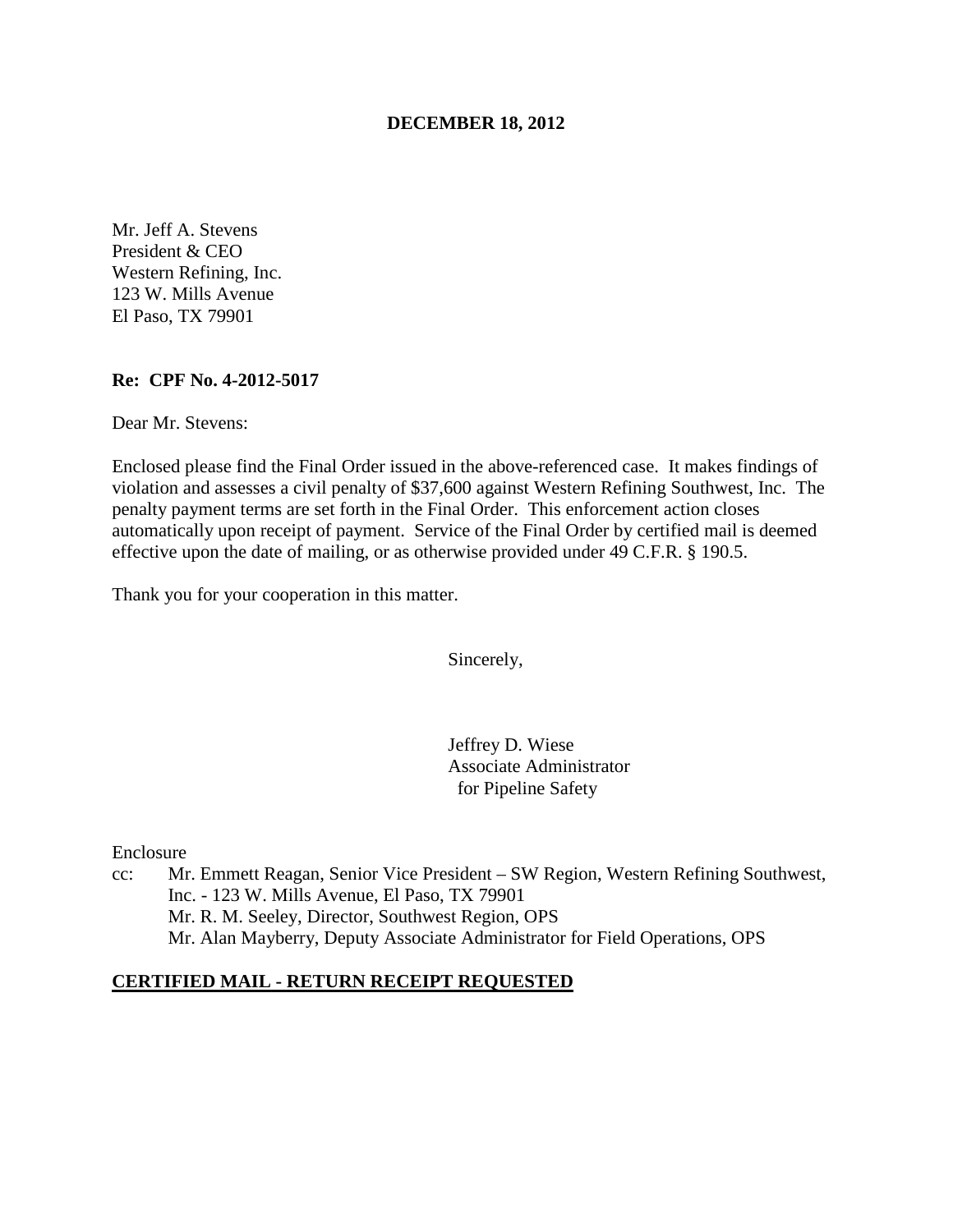# **U.S. DEPARTMENT OF TRANSPORTATION PIPELINE AND HAZARDOUS MATERIALS SAFETY ADMINISTRATION OFFICE OF PIPELINE SAFETY WASHINGTON, D.C. 20590**

 **) In the Matter of )** 

 **)**  Western Refining Southwest, Inc.,  $CPF No. 4-2012-5017$ 

**\_\_\_\_\_\_\_\_\_\_\_\_\_\_\_\_\_\_\_\_\_\_\_\_\_\_\_\_\_\_\_\_\_\_\_\_** 

**\_\_\_\_\_\_\_\_\_\_\_\_\_\_\_\_\_\_\_\_\_\_\_\_\_\_\_\_\_\_\_\_\_\_\_\_)** 

 **) Respondent. )** 

# **FINAL ORDER**

Between July 11-15 and September 12-15, 2011, pursuant to 49 U.S.C. § 60117, a representative of the Pipeline and Hazardous Materials Safety Administration (PHMSA), Office of Pipeline Safety (OPS), conducted an on-site pipeline safety inspection of the facilities and records of Western Refining Southwest, Inc. (WRS or Respondent) in Bloomfield, New Mexico. A subsidiary of Western Refining, Inc., WRS operates intrastate and interstate crude oil and HVL pipelines in New Mexico. 1

As a result of the inspection, the Director, Southwest Region, OPS (Director), issued to Respondent, by letter dated May 2, 2012, a Notice of Probable Violation and Proposed Civil Penalty (Notice), which also included a warning pursuant to 49 C.F.R. § 190.205. In accordance with 49 C.F.R. § 190.207, the Notice proposed finding that WRS had violated 49 C.F.R. §§ 195.432(b) and (d) and 195.598(c) and proposed assessing a civil penalty of \$37,600 for the alleged violations. The warning item required no further action but warned the operator to correct the probable violation or face possible enforcement action.

Respondent failed to respond within 30 days of receipt of service of the Notice. Under 49 C.F.R. § 190.209(c), such failure to respond constitutes a waiver of Western Refining Southwest, Inc.'s right to contest the allegations in the Notice and authorizes the Associate Administrator, without further notice, to find facts as alleged in the Notice and to issue this Final Order under § 190.213. In this case, the Notice was mailed to Respondent by certified mail (USPS Article No. 7007 0710 0002 1372 1572) on May 2, 2012, and was received by Respondent on May 7, 2012, as shown by the return receipt on file with PHMSA.

To date, Respondent has never acknowledged or responded to the Notice. Under such circumstances, I find it reasonable and appropriate to enter this Final Order without further

 1 Pipeline Safety Violation Report (Violation Report) (May 3, 2012) (on file with PHMSA), at 1.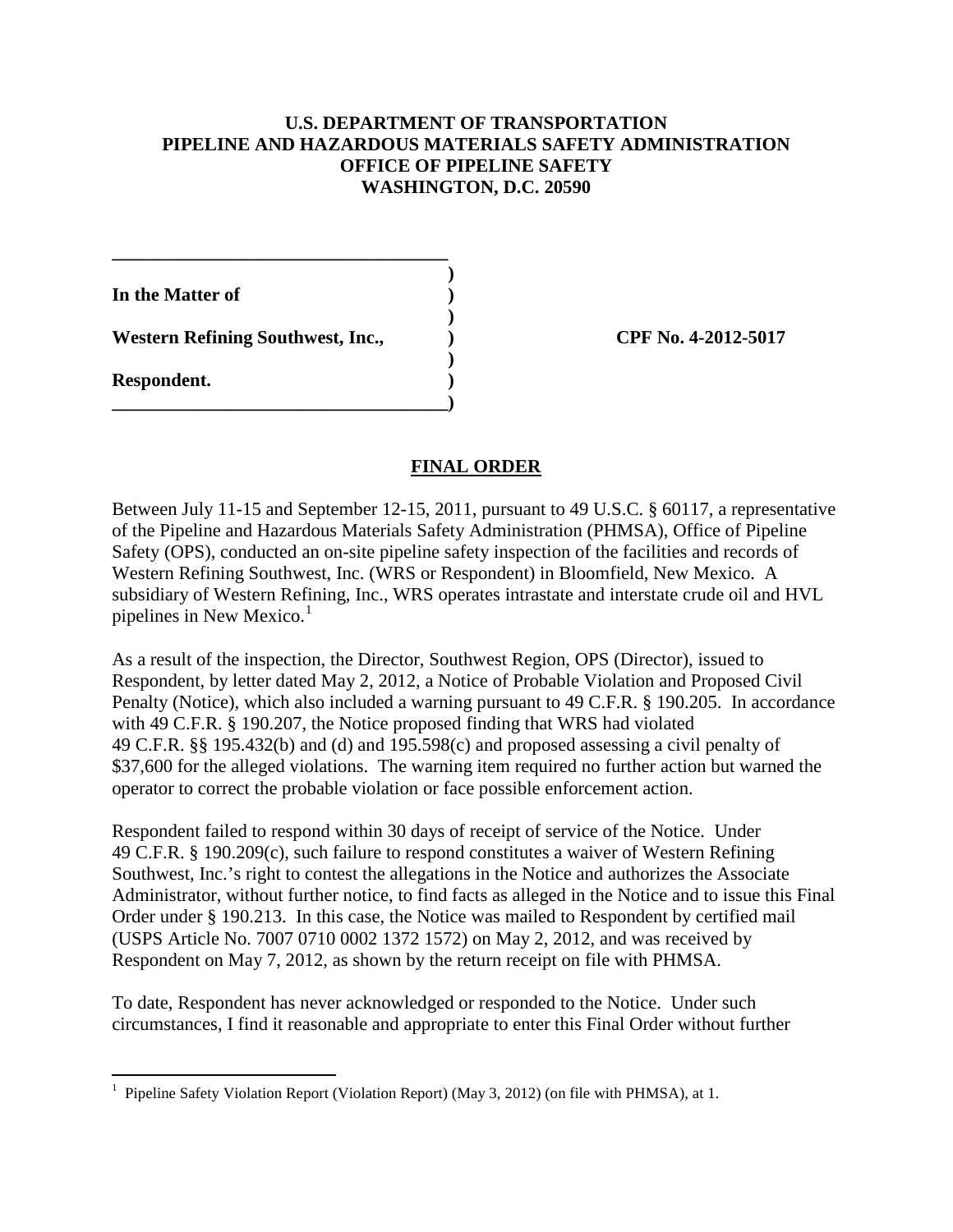## **FINDINGS OF VIOLATION**

The company did not respond to the allegations in the Notice that it violated 49 C.F.R. Part 195, as follows:

**Item 2:** The Notice alleged that Respondent violated 49 C.F.R. § 195.432(b), which states:

#### **§ 195.432 Inspection of in-service breakout tanks.**

 $(a) \ldots$ 

(b) Each operator must inspect the physical integrity of in-service atmospheric and low-pressure steel aboveground breakout tanks according to [American Petroleum Institute (API)] Standard 653 (incorporated by reference, *see* § 195.3). However, if structural conditions prevent access to the tank bottom, the bottom integrity may be assessed according to a plan included in the operations and maintenance manual under  $§$  195.402(c)(3).

The Notice alleged that Respondent violated 49 C.F.R. § 195.432(b) by failing to timely inspect the physical integrity of an in-service atmospheric and low-pressure steel aboveground breakout tank in accordance with Section 6 of API Standard 653. Specifically, the Notice alleged that WRS failed to inspect the physical integrity of its in-service Breakout Tank #960 within the frequency required by the standard.<sup>3</sup>

According to the Notice, Section 6.4.2.2 of API 653 requires that "[w]hen corrosion rates are not known and similar service experience is not available to estimate the bottom plate minimum thickness at the next inspection, the internal inspection interval shall not exceed 10 years." A review of Respondent's *Annual Above Ground Storage Tank Visual Inspection Reports* for Tank ID #960 revealed that an inspection of the tank had not been performed within the 10-year period required by Section 6 of API 653. Respondent's Breakout Tank #960 was constructed in 1996 and, as of the date of the inspection, WRS had not taken the tank out of service for an internal inspection.

Respondent did not respond to this allegation of violation. Accordingly, based upon a review of all of the evidence, I find that Respondent violated 49 C.F.R. § 195.432(b) by failing to inspect the physical integrity of an in-service aboveground breakout tank in accordance with API

 $\overline{a}$ 

<sup>2</sup> In accord, *In the Matter of Tampa Pipeline Corporation*, Final Order (CPF No. 2-2008-6002) (April 26, 2010), 2010 WL 6531627, (D.O.T.), August 27, 2010; *In the Matter of Tampa Bay Pipeline Corporation*, Final Order (CPF No. 2-2005-6012) (Dec. 1, 2006), 2008 WL 902910 (D.O.T.), March 31, 2008. PHMSA final orders are generally accessible on the agency's website, available at http://primis.phmsa.dot.gov/comm/reports/enforce/Actions.

 $3$  Violation Report at Exhibit B.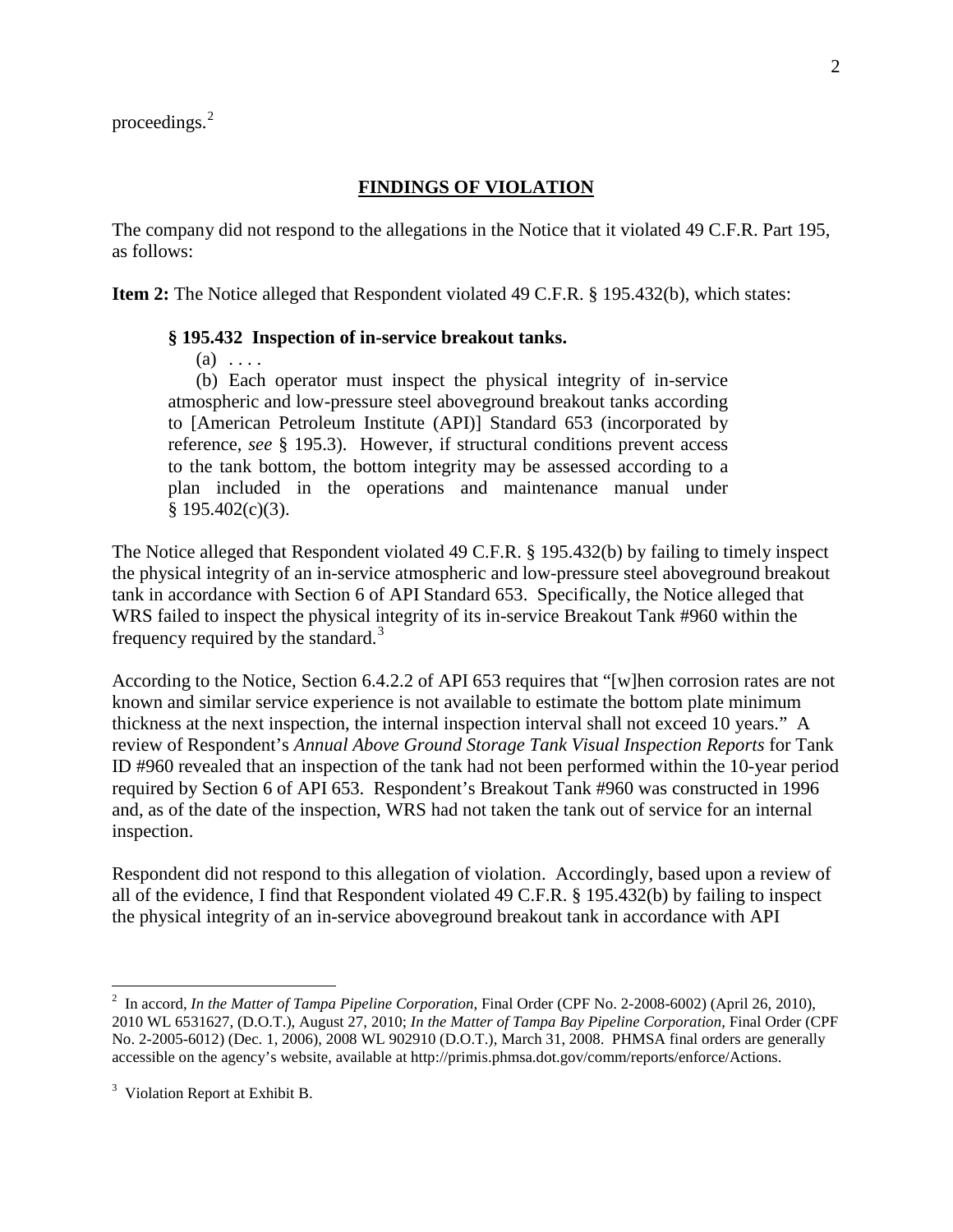# Standard 653 and 49 C.F.R. § 195.432(d).<sup>4</sup>

**Item 3:** The Notice alleged that Respondent violated 49 C.F.R. § 195.589(c), which states:

# **§ 195.589 What corrosion control information do I have to maintain?**

(a) ….

(c) You must maintain a record of each analysis, check, demonstration, examination, inspection, investigation, review, survey, and test required by this subpart in sufficient detail to demonstrate the adequacy of corrosion control measures or that corrosion requiring control measures does not exist. You must retain these records for at least 5 years, except that records related to §§195.569, 195.573(a) and (b), and 195.579(b)(3) and (c) must be retained for as long as the pipeline remains in service.

The Notice alleged that Respondent violated 49 C.F.R. § 195.589(c) by failing to maintain a record of each analysis, check, demonstration, examination, inspection, investigation, review, survey, and test required by [Subpart H – Corrosion Control] in sufficient detail to demonstrate the adequacy of corrosion control measures or that corrosion requiring control measures did not exist. Specifically, the Notice alleged that there were no records produced at the September 2011 PHMSA inspection to demonstrate that WRS had completed its 2007 and 2010 atmospheric corrosion inspections at least once every three calendar years, but at intervals not exceeding 39 months for the following locations: Smith Lake Valve (East Line), Valve 9A (West Line), Hospah Station (East Line) and Standing Rock Station (West Line). Although Respondent later provided its 2010 atmospheric corrosion inspection records, WRS did not provide its 2007 atmospheric corrosion control inspection records for the above-referenced locations.

Respondent did not respond to this allegation of violation. Accordingly, based upon a review of all of the evidence, I find that Respondent violated 49 C.F.R. § 195.589(c) by failing to maintain atmospheric corrosion inspection records for at least five years to demonstrate that it had conducted atmospheric corrosion inspections at least once every three calendar years, but at intervals not exceeding 39 months in accordance with 49 C.F.R. § 195.583(a).<sup>5</sup>

These findings of violation will be considered prior offenses in any subsequent enforcement action taken against Respondent.

#### **ASSESSMENT OF PENALTY**

Under 49 U.S.C. § 60122, Respondent is subject to an administrative civil penalty not to exceed

 4 Section 49 C.F.R. § 195.432(d) requires the inspection of in-service breakout tanks at certain intervals, beginning on May 3, 1999, or on the operator's last recorded date of the inspection, whichever is earlier.

<sup>&</sup>lt;sup>5</sup> Section 49 C.F.R. § 195.583 requires operators to conduct atmospheric corrosion inspections on each pipeline or portion of pipeline that is exposed to the atmosphere at least once every three calendar years, but at intervals not exceeding 39 months.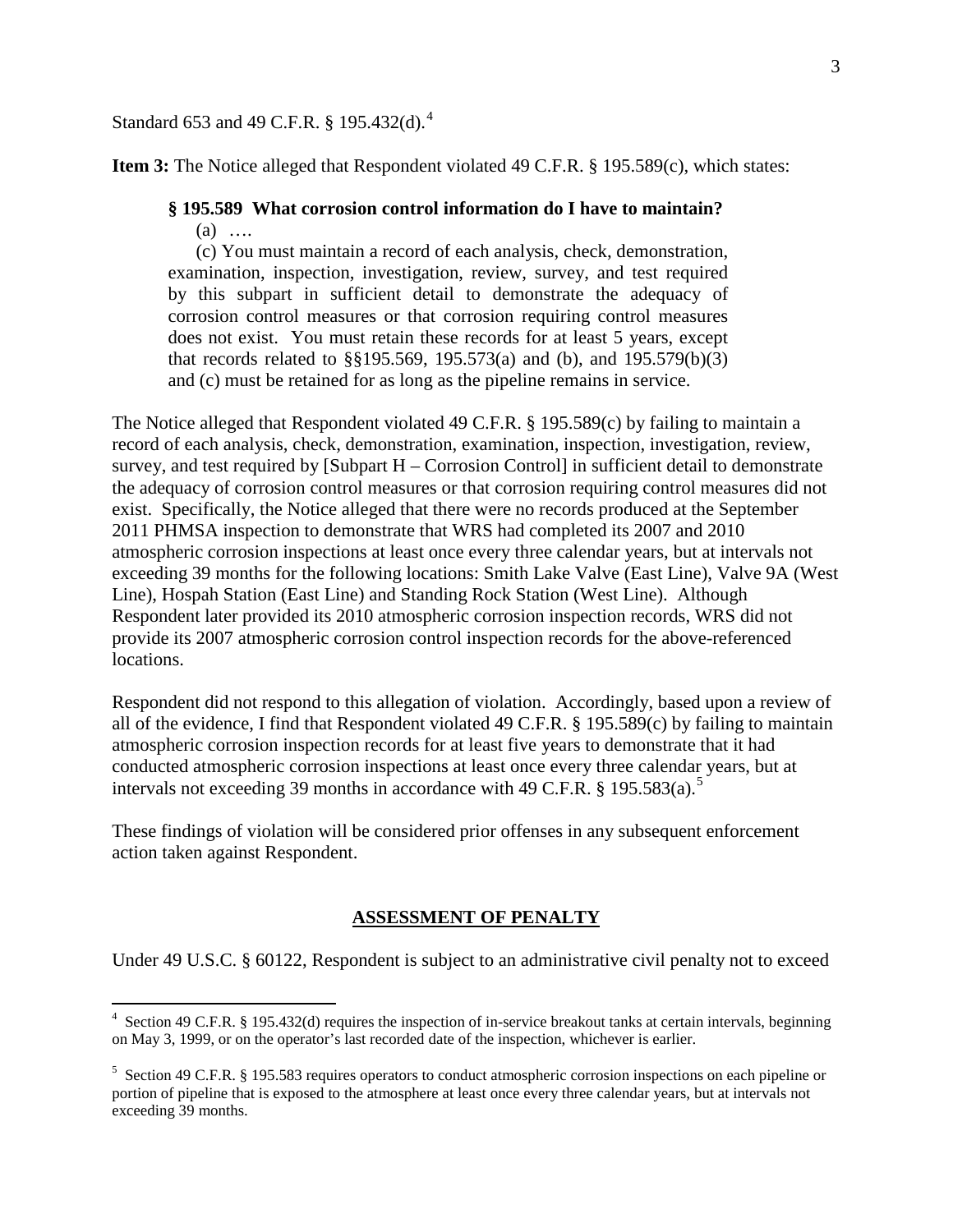\$100,000 per violation for each day of the violation, up to a maximum of \$1,000,000 for any related series of violations. In determining the amount of a civil penalty under 49 U.S.C. § 60122 and 49 C.F.R. § 190.225, I must consider the following criteria: the nature, circumstances, and gravity of the violation, including adverse impact on the environment; the degree of Respondent's culpability; the history of Respondent's prior offenses; the Respondent's ability to pay the penalty and any effect that the penalty may have on its ability to continue doing business; and the good faith of Respondent in attempting to comply with the pipeline safety regulations. In addition, I may consider the economic benefit gained from the violation without any reduction because of subsequent damages, and such other matters as justice may require. The Notice proposed a total civil penalty of \$37,600 for the violations cited above.

**Item 2:** The Notice proposed a civil penalty of \$28,700 for Respondent's violation of 49 C.F.R. § 195.432(b), for failing to inspect its in-service Breakout Tank #960 in accordance with section 6 of API Standard 653. Inspections of breakout tanks and documentation of any areas of non-compliance are important to prevent corrosion, settlement, or other threats to the integrity of these facilities. Such threats can lead to failure of the tank shell and threaten public safety. WRS failed to respond to the Notice, which constitutes a waiver of its right to contest the allegations in the Notice and authorizes the Associate Administrator to impose the proposed penalties. I have considered the penalty assessment criteria, including but not limited to, the gravity, the circumstances of the violation, and the prior history of Respondent. Accordingly, I assess Respondent a civil penalty of \$28,700 for violating 49 C.F.R. § 195.432(b).

**Item 3:** The Notice proposed a civil penalty of \$8,900 for Respondent's violation of 49 C.F.R. § 195.589(c), for failing to maintain records demonstrating that WRS had completed its 2007 atmospheric corrosion control inspections at least once every three calendar years, but at intervals not exceeding 39 months, for the four locations described above. WRS failed to respond to the Notice, which constitutes a waiver of its right to contest the allegations in the Notice and authorizes the Associate Administrator to impose the proposed penalties. WRS was well aware of its obligation to conduct atmospheric corrosion inspections at intervals not exceeding 39 months, as stated in the company's own Operations and Maintenance Manual.<sup>6</sup>

It is essential that operators conduct timely inspections because atmospheric corrosion can result in a release of hazardous liquids, thus posing a risk to life, property and the environment. Accordingly, having reviewed the record and considered the assessment criteria, I assess Respondent a civil penalty of \$8,900 for violation of 49 C.F.R. § 195.589(c).

In summary, having reviewed the record and considered the assessment criteria for each of the Items cited above, I assess Respondent a total civil penalty of **\$37,600**. Payment of the civil penalty must be made within 20 days of service. Federal regulations (49 C.F.R. § 89.21(b)(3)) require such payment to be made by wire transfer through the Federal Reserve Communications

 $\overline{a}$ 

<sup>6</sup> WRS' Operations & Maintenance Manual, Section 9 Subpart H - Corrosion Control Procedures, Section 9.7.3 Atmospheric Corrosion Monitoring and Inspection Frequency states: "The Maintenance Manager shall be responsible for the inspection program of all aboveground pressure piping and structural components for atmospheric corrosion at least once every 36 months but not to exceed 39 months using the OM-301 Atmospheric Corrosion Inspection Report, Refer to CFR 49 Part 195.583." Section 9.7.5 Documentation of the WRS O&M Manual further states: "Retain records in the local office as long as the facility remains in service or for 5 years; whichever is greater." See Violation Report, Exhibit C.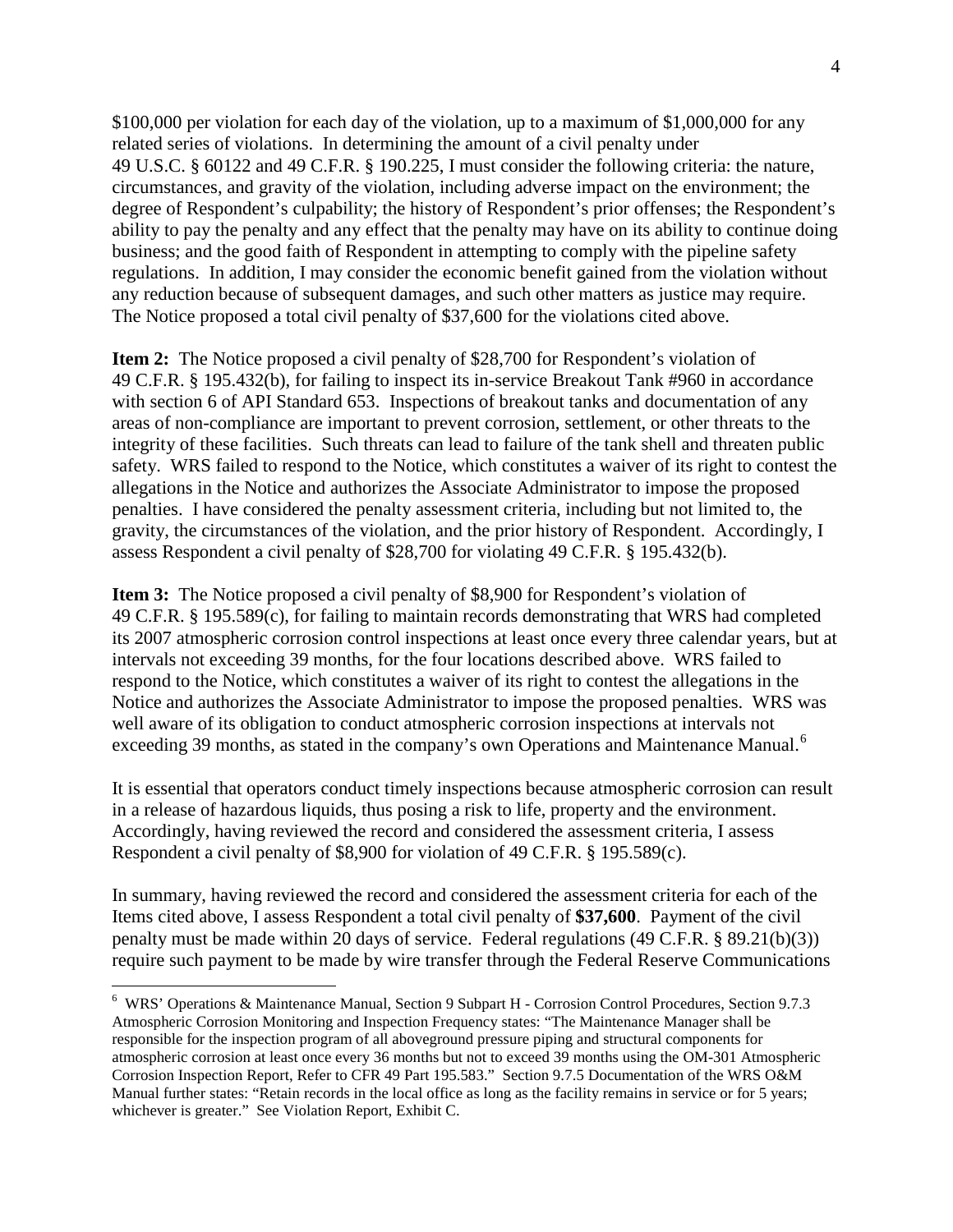System (Fedwire), to the account of the U.S. Treasury. Detailed instructions are contained in the enclosure. Questions concerning wire transfers should be directed to: Financial Operations Division (AMZ-341), Federal Aviation Administration, Mike Monroney Aeronautical Center, P.O. Box 269039, Oklahoma City, Oklahoma 73125. The Financial Operations Division telephone number is (405) 954-8893.

Failure to pay the \$37,600 civil penalty will result in accrual of interest at the current annual rate in accordance with 31 U.S.C. § 3717, 31 C.F.R. § 901.9 and 49 C.F.R. § 89.23. Pursuant to those same authorities, a late penalty charge of six percent (6%) per annum will be charged if payment is not made within 110 days of service. Furthermore, failure to pay the civil penalty may result in referral of the matter to the Attorney General for appropriate action in a district court of the United States.

#### **WARNING ITEM**

With respect to Item 1, the Notice alleged a probable violation of Part 195 but did not propose a civil penalty or compliance order for this item. Therefore, this is considered to be a warning item. The warning was for:

49 C.F.R. § 195.410(c) **(Item 1)** ─ Respondent's alleged failure to provide line marking at locations where the line is above ground in areas that are accessible to the public. PHMSA found several facilities that were in need of signage: Block Valve 9A, Smith Lake Block Valve 3, and Standing Rock Thermoelectric Generator.

If OPS finds a violation of this provision in a subsequent inspection, Respondent may be subject to future enforcement action.

Under 49 C.F.R. § 190.215, Respondent has the right to submit a Petition for Reconsideration of this Final Order. The petition must be sent to: Associate Administrator, Office of Pipeline Safety, PHMSA, 1200 New Jersey Avenue, SE, East Building, 2<sup>nd</sup> Floor, Washington, DC 20590, with a copy sent to the Office of Chief Counsel, PHMSA, at the same address. PHMSA will accept petitions received no later than 20 days after receipt of service of the Final Order by the Respondent, provided they contain a brief statement of the issue(s) and meet all other requirements of 49 C.F.R. § 190.215. The filing of a petition automatically stays the payment of any civil penalty assessed but does not stay any other provisions of the Final Order, including any required corrective actions. If Respondent submits payment of the civil penalty, the Final Order becomes the final administrative decision and the right to petition for reconsideration is waived.